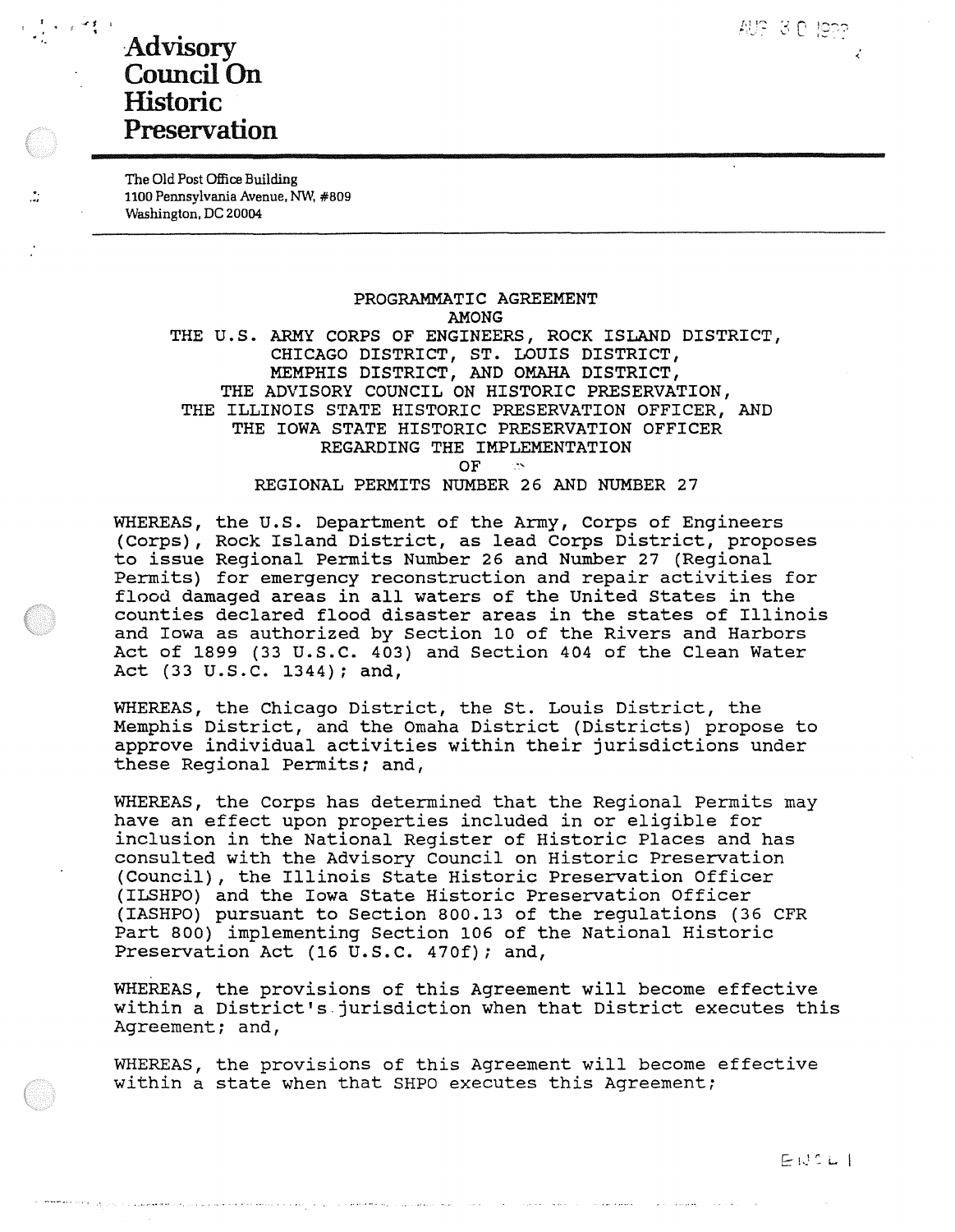NOW, THEREFORE, the Corps, the Council, the Illinois SHPO, and the Iowa SHPO agree that the Regional Permits shall be implemented in accordance with the following stipulations to satisfy the Corps' Section 106 responsibility for all individual actions under the Regional Permits in Illinois and Iowa.

## stipulations

The Corps will ensure that the following measures are carried out for individual projects under Regional Permits Number 26 and Number 27:

1. The Corps will consult the National Register of Historic Places, the SHPO site files in the appropriate state, and other pertinent sources for information on historic properties in the area of potential effect, as defined in the Council's regulations at 36 CFR § 800.2(c). Based on this information, the Corps will assess the potential for the existence of historic properties in the project's area of potential effects. An area may be considered to have low potential for historic properties if:

a. the area is low and so prone to flooding that it is not likely to have been used, or,

b. the area was created by modern alluvium or is very unlikely to contain archeological sites based on other geomorphological criteria which must be fully documented; or,

c. the area has been extensively disturbed by modern activities to such an extent that additional disturbance will not impact any remaining historic properties; or,<br>d. the area has been previously surveyed with no d. the area has been previously surveyed with no historic properties identified; or,

e. the area has been previously surveyed with all identified historic properties determined not to be eligible by the appropriate SHPO (documentation must include written comments of the SHPO); or, f. projects are limited to the placement of shoreline protection (riprap) over the existing shoreline with minimal bank shaping (not bank line realignment).

2. If the Corps concludes that an area has a low potential for historic properties, the Corps will provide notice of its conclusion, including a brief discussion of why this conclusion was reached, to the appropriate SHPO. Unless the SHPO objects within 5 days of receipt of the notice, the Corps may proceed with the permit approval notification.

3. If the Corps concludes that an area has the potential to contain historic properties, or such properties have been identified within the project's area of potential effects, and such properties have not been previously considered pursuant to stipulation l(e), the Corps will require the applicant to conduct

r,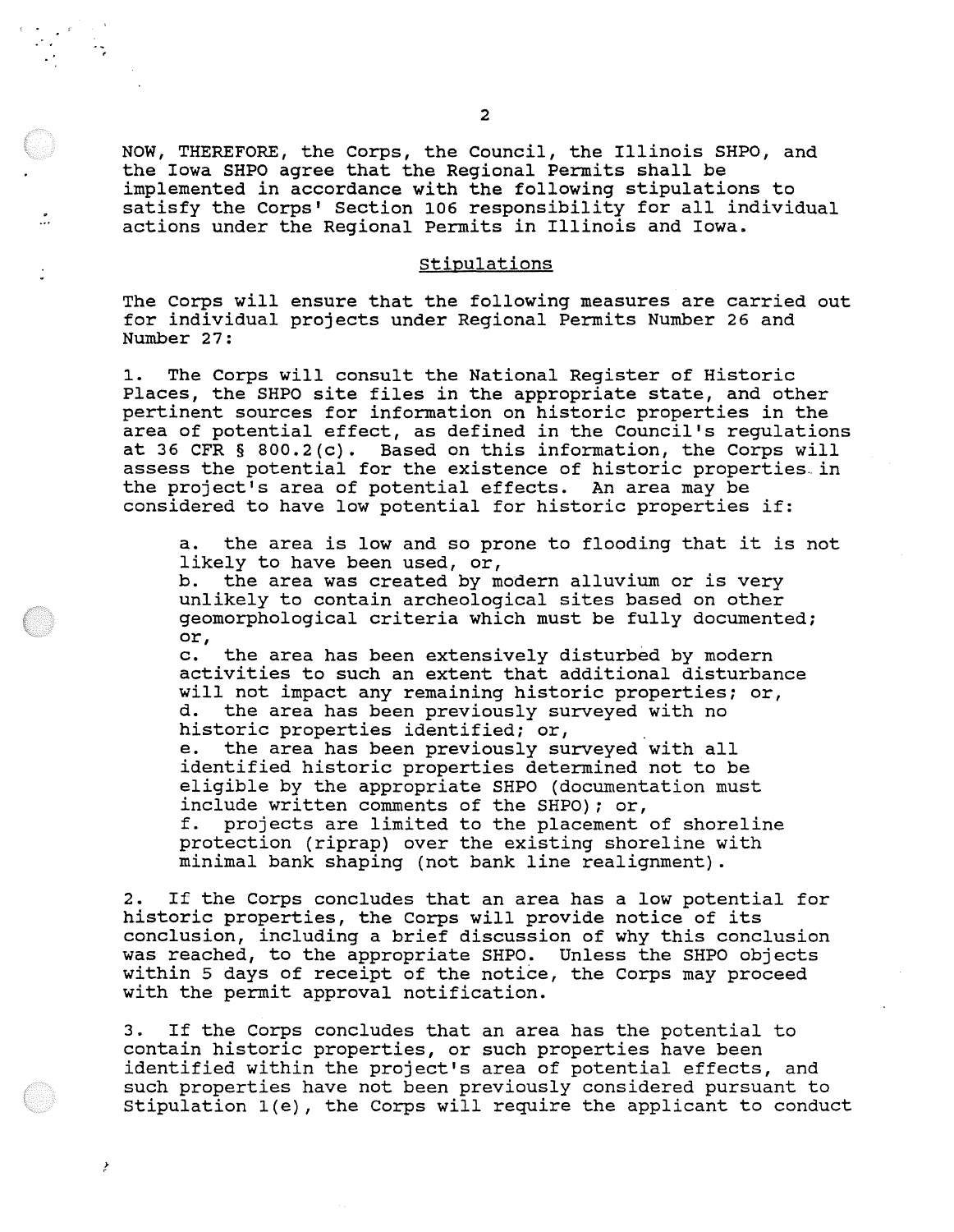a survey to identify historic properties. The survey will be conducted by, or under the direct supervision of, a person meeting the "Secretary of the Interior's Professional Qualifications Standards" (48 FR 44738-39). The survey will be conducted in a manner consistent with the "Secretary of the Interior's Standards and Guidelines for Identification" (48 FR 44720-23) and take into account NPS publication, "The Archeological Survey: Methods and Uses" (1978: GPO stock # 024-016-00091). If the Corps determines that identified properties are not eligible for the National Register, the Corps will provide notification of its determination to the appropriate SHPO.

a. If the SHPO does not object within 5 days of receipt of the notice, the Corps may notify the applicant to proceed with the project.

b. If no properties are discovered, the Corps may immediately notify the applicant to proceed with the project.

4. If the Corps identifies a property that may be eligible for listing on the National Register of Historic Places, or if the SHPO objects to the Corps' determination pursuant to Stipulation 3, the Corps will require the applicant to evaluate the property against the National Register Criteria (36 CFR Part 60.4), and will request the SHPO's comments within 5 days of receipt of the documentation.

5. If a property is determined eligible, the Corps will require the applicant to attempt to relocate the project to avoid the property.

6.  $\mathbb{T}$  If, the Corps determines, in consultation with the applicant that the historic property cannot be avoided, and the property is an archeological site, and, is not a mound, and is not likely to contain human remains or to be a grave or cemetery, then the Corps will require the applicant. to develop a data recovery plan. The plan will be consistent with the Secretary of the Interior's "Standards and Guidelines for Archeological Documentation" (48 FR 44734-37) and take into account the Council's publication, "Treatment of Archeological Properties" (Advisory Council on Historic Preservation, 1980), subject to any revisions the Council may make. It shall specify, at a minimum:

o the property, properties, or portions of properties where data recovery is to be carried out;

o any property, properties, or portions of properties that will be destroyed without data recovery;

3

 $\boldsymbol{t}$ 

..... '•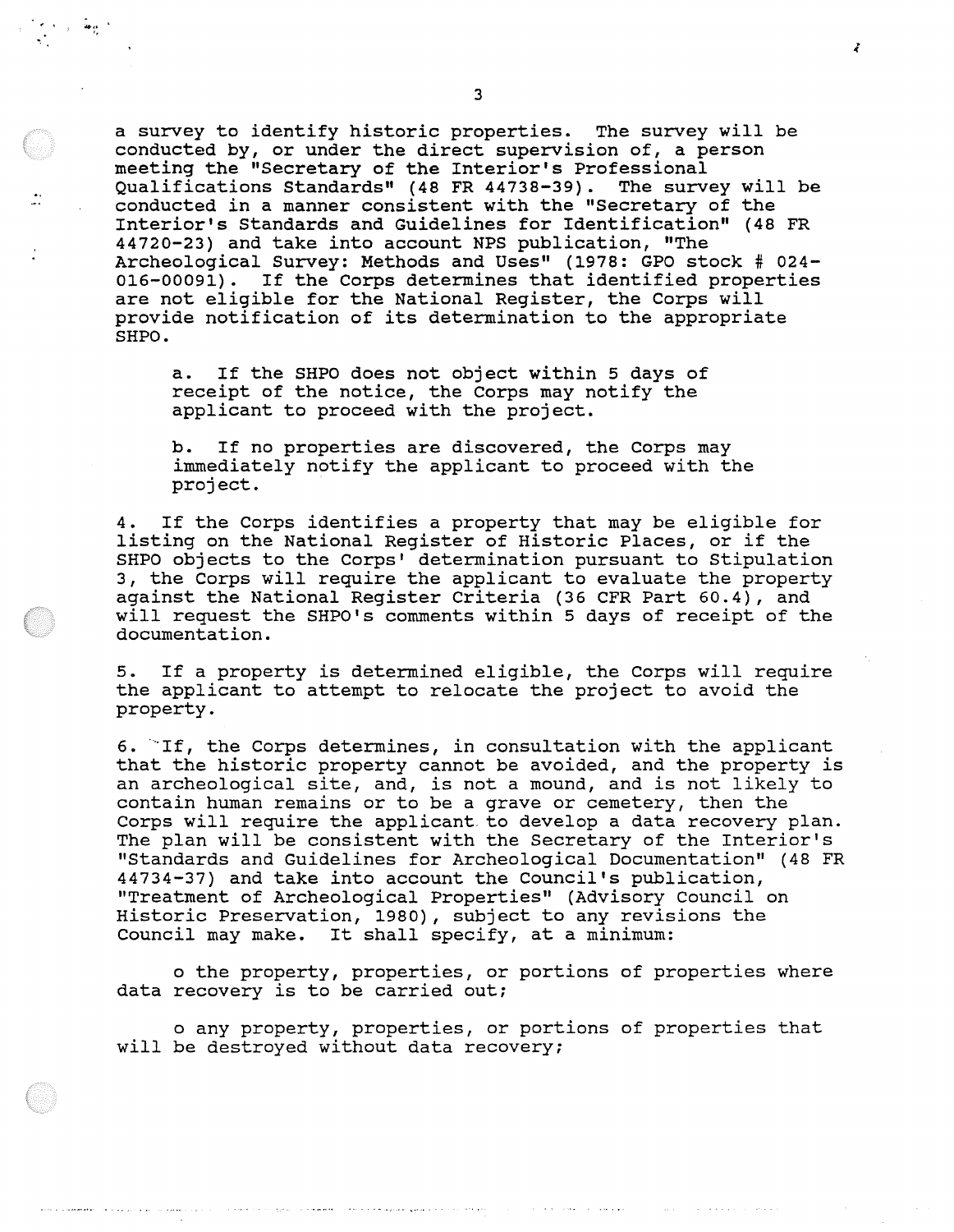o the research questions to be addressed through the data recovery, with an explanation of their relevance and importance;

o the methods to be used, with an explanation of their relevance to the research questions;

 $\frac{1}{2}$ 

o the methods to be used in analysis, data management, and dissemination of data, including a schedule for submittal of the final report;

o the proposed disposition of recovered materials and records; and,

o proposed methods for disseminating results of the work to the interested public.

7. The data recovery plan will be submitted by the Corps to the appropriate SHPO for review within 15 days. Unless the SHPO objects within 15 days after receipt of the plan, the Corps will require the applicant to implement the plan prior to the Corps' notification to proceed under the terms of the permit. The Corps will take as assurance of implementation, a signed contract between the applicant and a firm or individual qualified to conduct and report upon the work.

8. The Corps will ensure that a final report resulting from the data recovery will be provided by the applicant, within the time specified in the data recovery plan. The Corps will provide the final report to the SHPO for review and to interested parties upon request. Locational data may be withheld if the Corps determines that such disclosure might jeopardize the integrity of the property. The report will be responsive to contemporary professional standards, and to the Department of the Interior's "Format Standards for Final Reports of Data Recovery Program" (42 FR 5377-79).

9. If the Corps determines, in consultation with the applicant, that the historic property cannot be avoided, and the property is not an archeological site, the Corps shall notify the Council and comply with the provisions of 36 CFR § 800.5(e) and also §<br>800.10. if the property is a National Historic Landmark. The 800.10, if the property is a National Historic Landmark. Corps will notify interested parties that consultation has been initiated, and will solicit their views.

10. If the historic property is located on federal, or tribal, land, and is likely to contain human remains, grave-associated goods, or items of cultural patrimony, the Corps will make every attempt to have the applicant avoid the historic property. If, in consultation with the applicant, the Corps determines that the property cannot be avoided, the Corps and the applicant will comply with the provisions of the Native American Graves Protection and Repatriation Act (NAGPRA).

المواجهة والمعارف والمتحاف والمتحارث والهواوي والمتحدث

complete particular

وللهوان عابدان الانتاج الحالمانة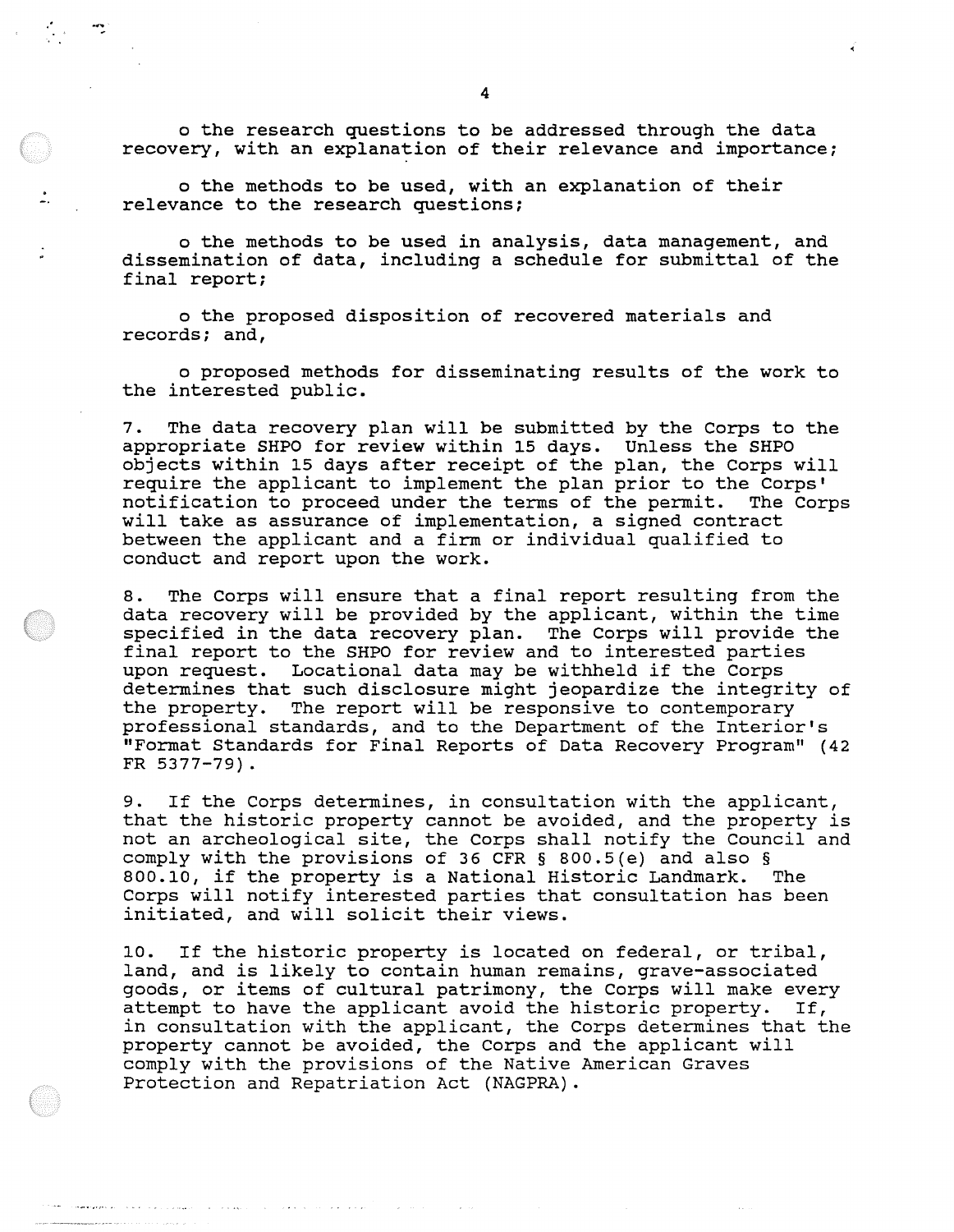11. If the historic property is located on non-federal or nontribal land, and the Corps determines that the applicant cannot avoid the historic property, the Corps shall require the applicant to comply with the state burial laws as applicable. Proposed plans developed by the Corps, or by the applicant at the direction of the Corps, in compliance with either NAGPRA or a state burial law, will be fully coordinated with the Council and the appropriate SHPO pursuant to 36 CFR Section 800.S(e).

12. By December 31, 1994, the Corps will provide each of the SHPOs with a report documenting all activities carried out in the appropriate state pursuant to this Programmatic Agreement. December 1994, the Corps will also provide the Council with informational copies of these reports. The Corps will make these reports available for public inspection.

13. The Council and the SHPOs may monitor activities carried out pursuant to this Programmatic Agreement, and the Council will review such activities if so requested. The Corps will cooperate with the Council and each SHPO in carrying out their monitoring and review responsibilities.

14. Should the Council, the SHPO with responsibility for reviewing a project, or any member of the public object within the time frames provided for in this Programmatic Agreement to any plans provided for review or any proposed actions pursuant to this Programmatic Agreement, the Corps will consult with the objecting party to resolve the objection. If the Corps determines that the objection cannot be resolved, the Corps will request the further comments of the Council. Any Council comment provided in response to such a request will be taken into account by the Corps in accordance with 36 CFR Section 800.6{c) (2) with reference only to the subject of the dispute; the Corps' responsibility to carry out all actions under this Programmatic Agreement that are not the subjects of the dispute will remain unchanged.

15. The Corps, the Council, or either of the SHPOs may terminate the Programmatic Agreement for that state, or a District, by providing 30 days written notice to the relevant parties, provided that the parties will consult during the period prior to termination to seek agreement on amendments or other actions that would avoid termination. In the event of termination, the Corps will comply with 36 CFR Sections 800.4 through 800.6 with regard to individual undertakings within the relevant state, or District, covered by this Programmatic Agreement.

16. In the event that the Corps does not carry out the terms of this Programmatic Agreement, or in the event that a District declines to sign this Agreement, the Corps will comply with 36 CFR Sections 800.4 through 800.6 with regard to individual undertakings covered by this Programmatic Agreement.

5

₹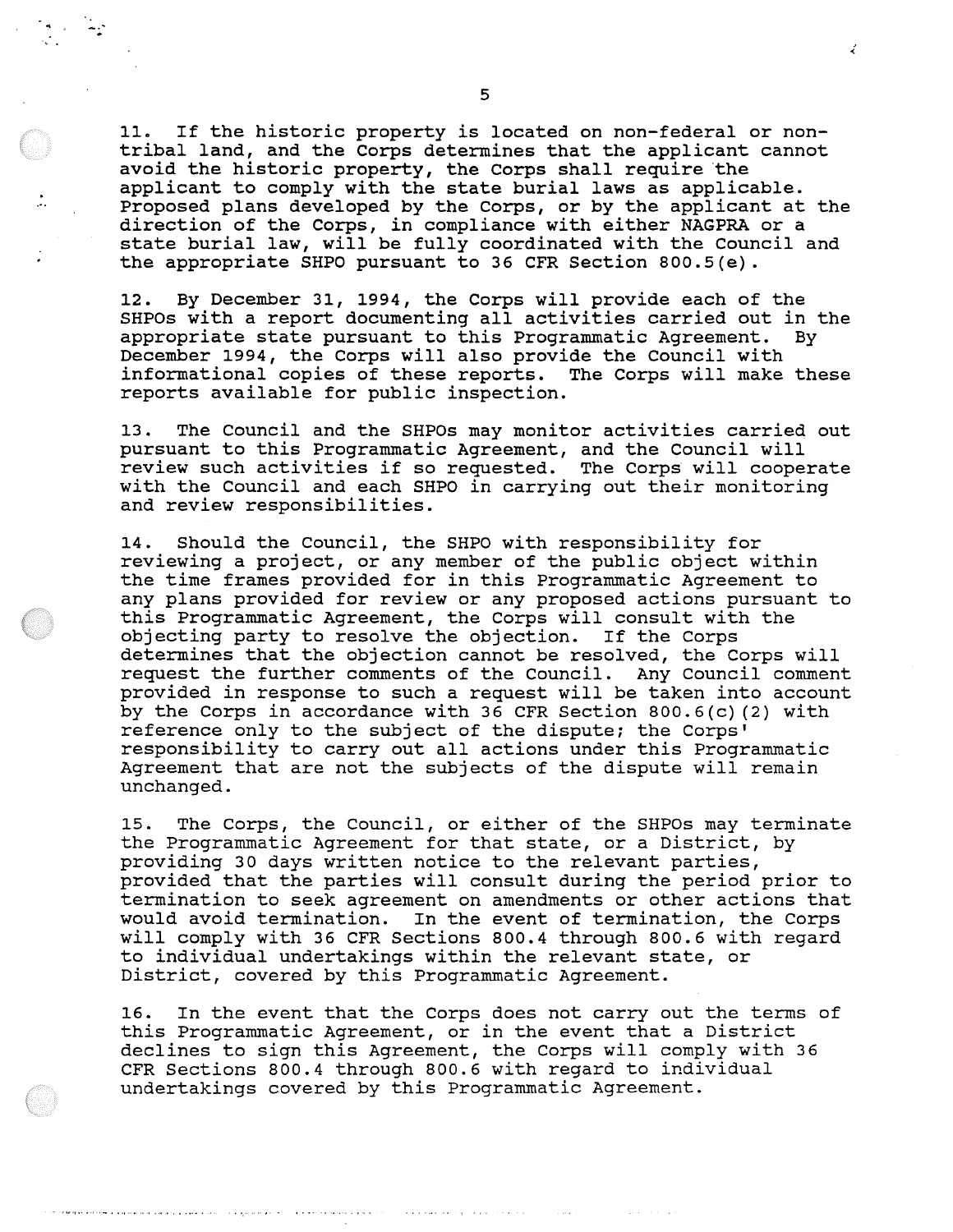17. The Corps shall ensure that all historic preservation work carried out pursuant to this Programmatic Agreement is carried out by or under the direct supervision of a person or persons meeting at a minimum the Secretary of the Interior's Professional Qualifications Standards (48 FR 44738-9).

 $\mathcal{L}_{\mathcal{G}}$ 

 $\hat{\mathcal{C}}_{\text{in}}$ 

 $\mathcal{A} \rightarrow \mathcal{A}$ 

 $\vec{A}$ 

 $\sim$   $\sim$  $\sim$